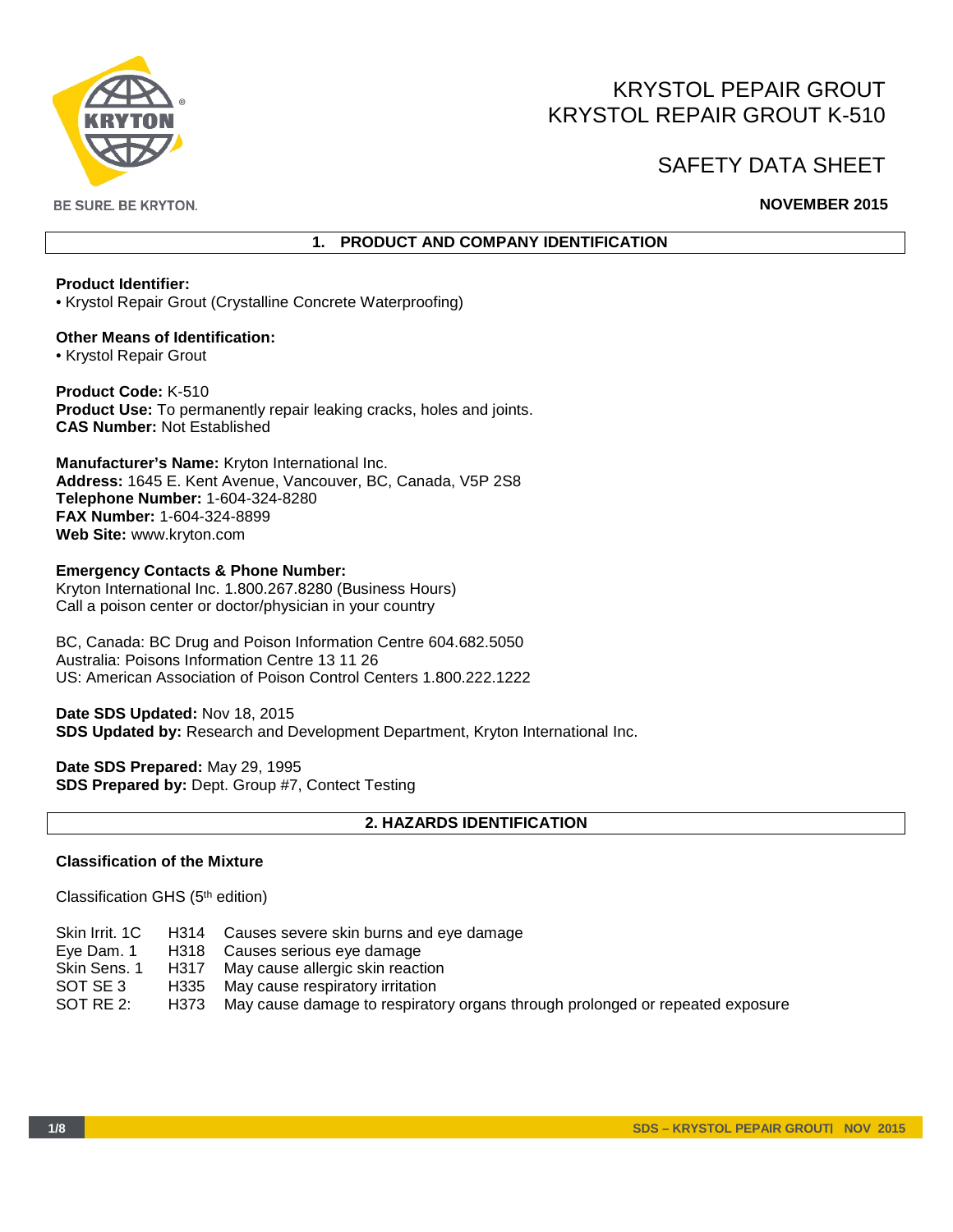# **Hazard Pictograms**



Signal Word – Danger

Hazard Statements

- H314 Causes severe skin burns and eye damage
- H318 Causes serious eye damage
- H317 May cause allergic skin reaction
- H335 May cause respiratory irritation
- H373 May cause damage to respiratory organs through prolonged or repeated exposure

#### Precautionary Statements

P201 - Obtain special instructions before use

P202 - Do not handle until all safety precautions have been read and understood

P260 - Do not breathe dust

P264 - Wash hands, forearms and exposed areas thoroughly after handling

P272 - Contaminated work clothing should not be allowed out of the workplace.

P280 - Wear protective gloves, protective clothing, face protection and eye protection

P301, P330, P331- If swallowed, rinse mouth, do not induce vomiting.

P303, P361, P353, P352 - If on skin or hair, remove all contaminated clothing, rinse skin thoroughly and wash with soap and water.

P304, P340 - If inhaled, remove person to fresh air and keep at rest in position of comfortable breathing

P305, P351, P338 - If in eyes, rinse with water for several minutes. Remove contact lenses if present and easy to do so. Continue rinsing.

P310 - Immediately call a poison center or doctor/physician

## **Other Hazards**

• Grey, odorless and fine powder. It is not combustible or explosive. Short-term exposure to the dry powder presents little or no hazard. May irritate eyes, skin and respiratory tract. Exposure of sufficient duration to wet product or to dry product on moist areas of body, can cause caustic burn.

• This product has not been identified as a risk of lung cancer. This product contains crystalline quartz from sand (silicon dioxide). Crystalline quartz is classified as a carcinogen by IARC and NTP; it is a suspected human carcinogen by ACGIH; it has not classified as a carcinogen by NOHSC. The major route of entry is inhalation. Although this product contains less than 0.003% of respirable silica dust, well ventilate area and respirator is recommended. When wetted or final set form, risk of any airborne respirable dust will be low, but dry residues, or dust from cutting, grinding, abrading or finishing the set product may contain respirable crystalline silica.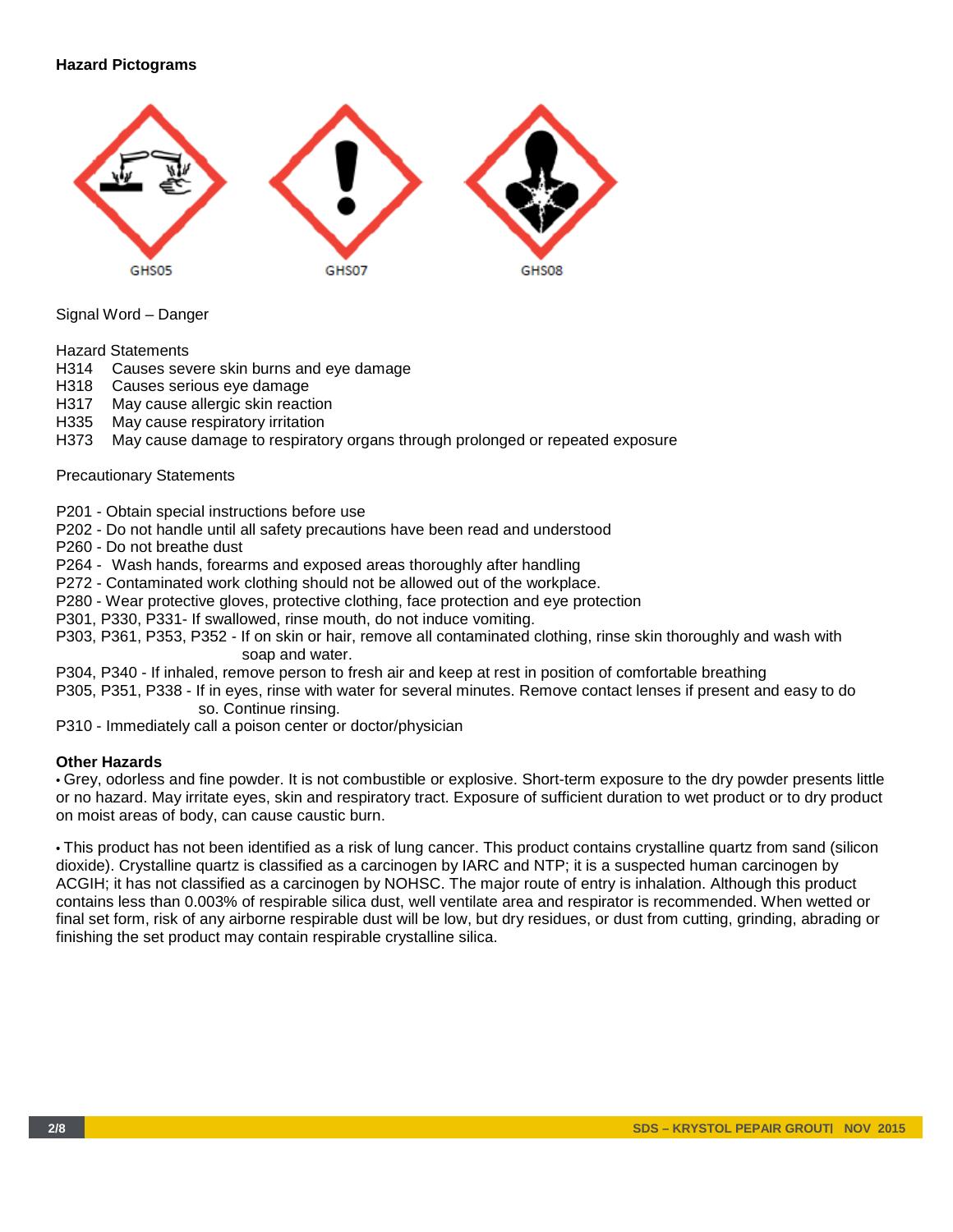# **3. COMPOSITION/INFORMATION ON HAZARDOUS INGREDIENTS**

| Ingredient<br>name CAS#<br><b>EINECS</b>                       | <b>Content</b><br>$(\% )$                | <b>ACGIH TLV-</b><br>$TWA$ (mg/m <sub>3</sub> ) | <b>OSHA PEL-8h</b><br>TWA<br>$(mg$ dust/m <sub>3</sub> )<br>T: total, R: Respirable | $LD_{50}$<br>$LC_{50}$                   | <b>GHS Classification</b>                                                          |
|----------------------------------------------------------------|------------------------------------------|-------------------------------------------------|-------------------------------------------------------------------------------------|------------------------------------------|------------------------------------------------------------------------------------|
| Portland<br>Cement CAS #<br>65997-15-1<br>EINECS#<br>266-043-4 | $15 - 40$                                | 10                                              | 15 $(T)$<br>5(R)                                                                    | Not Available<br>Not Available           | <b>Skin Irrt. 2 H315</b><br>Eye Dam. 1 H318<br>Skin Sens. 1 H317<br>STOT SE 3 H335 |
| Silica, Quartz<br>CAS#<br>14808-60-7<br>EINECS#<br>238-878-4   | $15 - 40$<br>(Respirable:<br>$< 0.003$ ) | 0.025                                           | $30/(%SiO2+2)$ (T)<br>$10/(%SiO2+2)$ (R)                                            | 500mg/kg<br>(oral, rat)<br>Not Available | STOT SE 2 H373                                                                     |

# **4. FIRST AID MEASURES**

When contacting a physician, take this SDS with you.

**Eyes:**

• Do not rub eye(s) as additional cornea damage is possible by mechanical stress.

•Rinse cautiously with water for several minutes. Remove contact lenses, if present and easy to do. Continue rinsing for at least 60 minutes. Immediately call a POISON CENTER or doctor/physician.

#### **Skin:**

- For dry product, remove and rinse abundantly with water.
- For wet product, wash skin with water.
- Remove contaminated clothing, footwear, watches, etc. and clean thoroughly before re-using them.
- Seek medical treatment in all cases of irritation or burns.

#### **Ingestion:**

- Do not induce vomiting.
- If person is conscious, wash out mouth with water and give plenty of water to drink.
- Get immediate medical attention or contact anti poison center.

#### **Inhalation:**

- Remove to fresh air and at rest and in a position of comfortable breathing.
- If breathing has stopped, institute artificial respiration.
- Get medical attention if discomfort remains.

Most Important Symptoms and Effects both Acute and Delayed

Acute: Corrosive to skin, eyes and respiratory tract. Exposure may produce allergic reaction.

Delayed: Long term exposure to dust may result in lung damage.

# **5. FIREFIGHTING MEASURES**

**Flammability:** Noncombustible **Means of Extinction:** Water, Fog, Alcohol-Resistant Foam, Dry Chemical or Carbon Dioxide (CO2) **Flashpoint and Method:** Non-combustible, >200F **Autoignition Temperature:** Not Applicable **Fire and Explosion Data:** Not Applicable **Hazardous Combustion Products:** Not Applicable **Fire Fighting Instructions:** Firefighters should wear self-contained breathing apparatus and full protective gear. Product reacts with water and creates heat.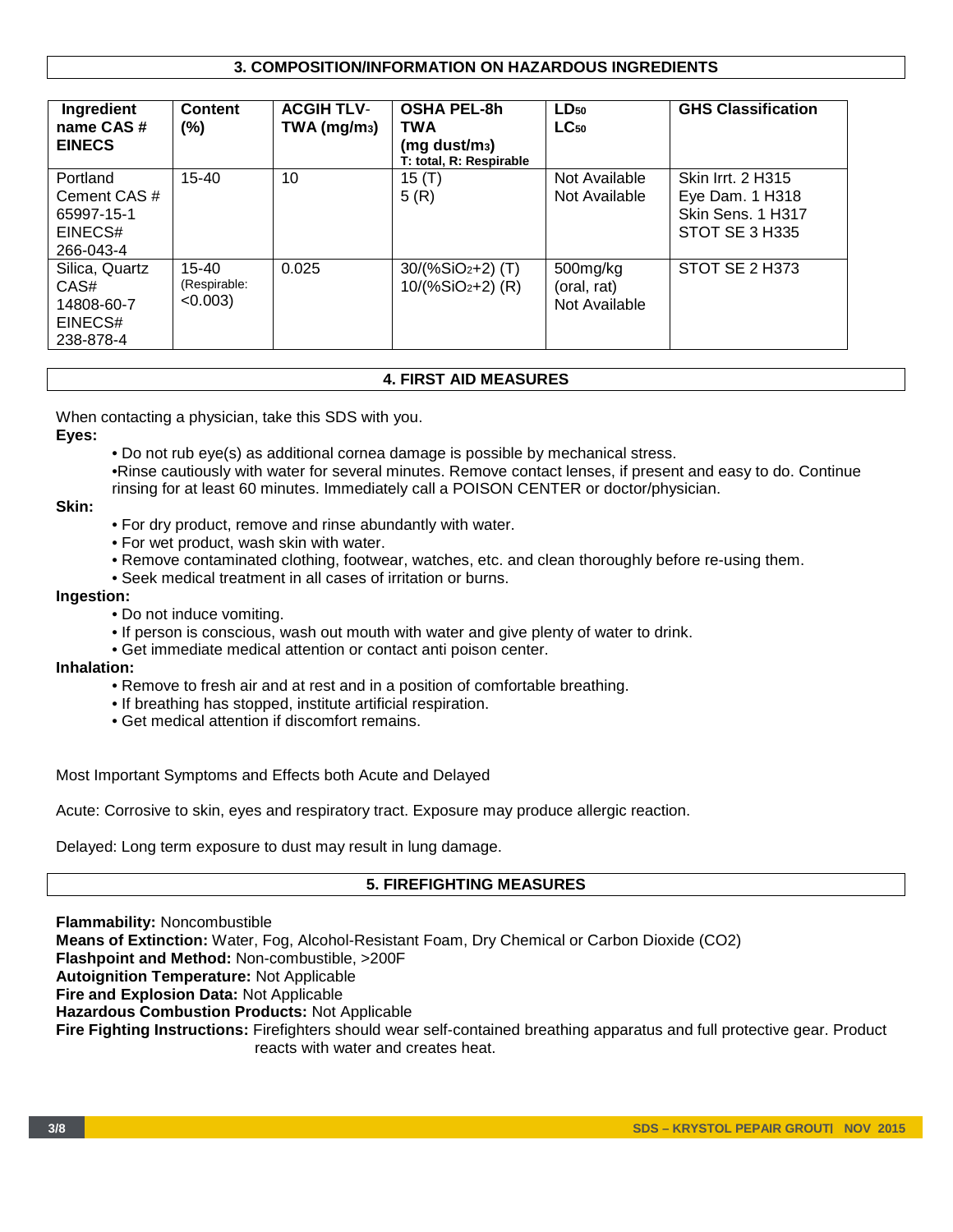## **6. ACCIDENTAL RELEASE MEASURES**

**Personal precautions:** Wear protective equipment as described under section 8 and follow the advice for safe handling and use given under section 7. Emergency procedures are not required.

**Environment precautions:** Do not wash product down sewage and drainage systems or into bodies of water.

#### **Methods for cleaning up:**

- Use dry cleanup methods that do not cause airborne dispersion, e.g.: Vacuum cleaner (Industrial portable units,
- equipped with high efficiency particulate filters (HEPA filter) or equivalent technique).
- Wipe-up the dust by mopping, wet brushing or water spraying and remove wet product.
- When vacuum cleaning or wet cleaning are not possible and only dry cleaning with brushes can be done, ensure that the workers wear appropriate personal protective equipment and prevent dust from spreading.

• Place spilled materials into a container. Allow material to dry and solidify before disposal.

#### **7. HANDLING AND STORAGE**

#### **Handling Procedures and Equipment:**

• Avoid contact with skin and eyes by wearing protective equipment: safety goggles, protective clothing, nitrile gloves and waterproof shoes.

- Use in well-ventilated area or wear NIOSH-approved respirator with particulate cartridges or filter.
- Do not handle or store near food and beverages or smoking materials.
- Carrying bags/buckets may cause sprains and strains to the back, arms, shoulders and legs.
- Handle with care and use appropriate control measures.
- Wash hands thoroughly with soap and water after handling.
- Keep container closed when not in use.

#### **Storage Requirements:**

• Bulk product should be stored in containers that are waterproof, dry (internal condensation minimized), clean and protected from contamination.

• Product can build-up or adhere to the walls of a confined space. It can release, collapse or fall unexpectedly.

- Keep containers tightly closed.
- Protect from moisture.
- Store in a cool, dry place.
- Keep out of reach of children.

## **8. EXPOSURE CONTROL/PERSONAL PROTECTION**

#### **Exposure Limits:**

• Portland Cement, CAS# 65997-15-1 WELs EH40/2005 (UK), 8 hr TWA, 2007 : 10 mg/m $\frac{1}{2}$  inhalable dust, 4 mg/m $\frac{1}{2}$  respirable dust. ACGIH TLV-TWA 2000: 10 mg total dust/m<sup>3</sup> OSHA PEL, 8-hr TWA: 15 mg total dust/m<sup>3</sup>, 5 mg respirable dust/m<sup>3</sup> Chromium VI (hexavalent): 0.05mg/m<sup>3</sup> - sensitiser

• Silica, Quartz, CAS#14808-60-7 WELs EH40/2005 (UK), 8 hr TWA, 2007: 0.1 mg/m<sup>3</sup> respirable dust ACGIH TLV-TWA 2008: 0.025 mg respirable dust/m<sup>3</sup> OSHA PEL, 8-hr TWA: 10 mg respirable dust/m<sup>3</sup> (percent silica  $+ 2$ ) NIOSH REL, 8-hr TWA: 0.05 mg respirable dust/m<sup>3</sup>

**Specific Engineering Controls:** Use general or local exhaust ventilation to keep dust levels below exposure limits. If exceed the limits, use a properly fitted and NIOSH approved respirator.

## **Personal Protective Equipment:**

- Gloves: Chemical resistant rubber or nitrile gloves
- Respirator: NIOSH approved with particulates filter or cartridge
- Eye: Safety goggles or safety glasses with side shields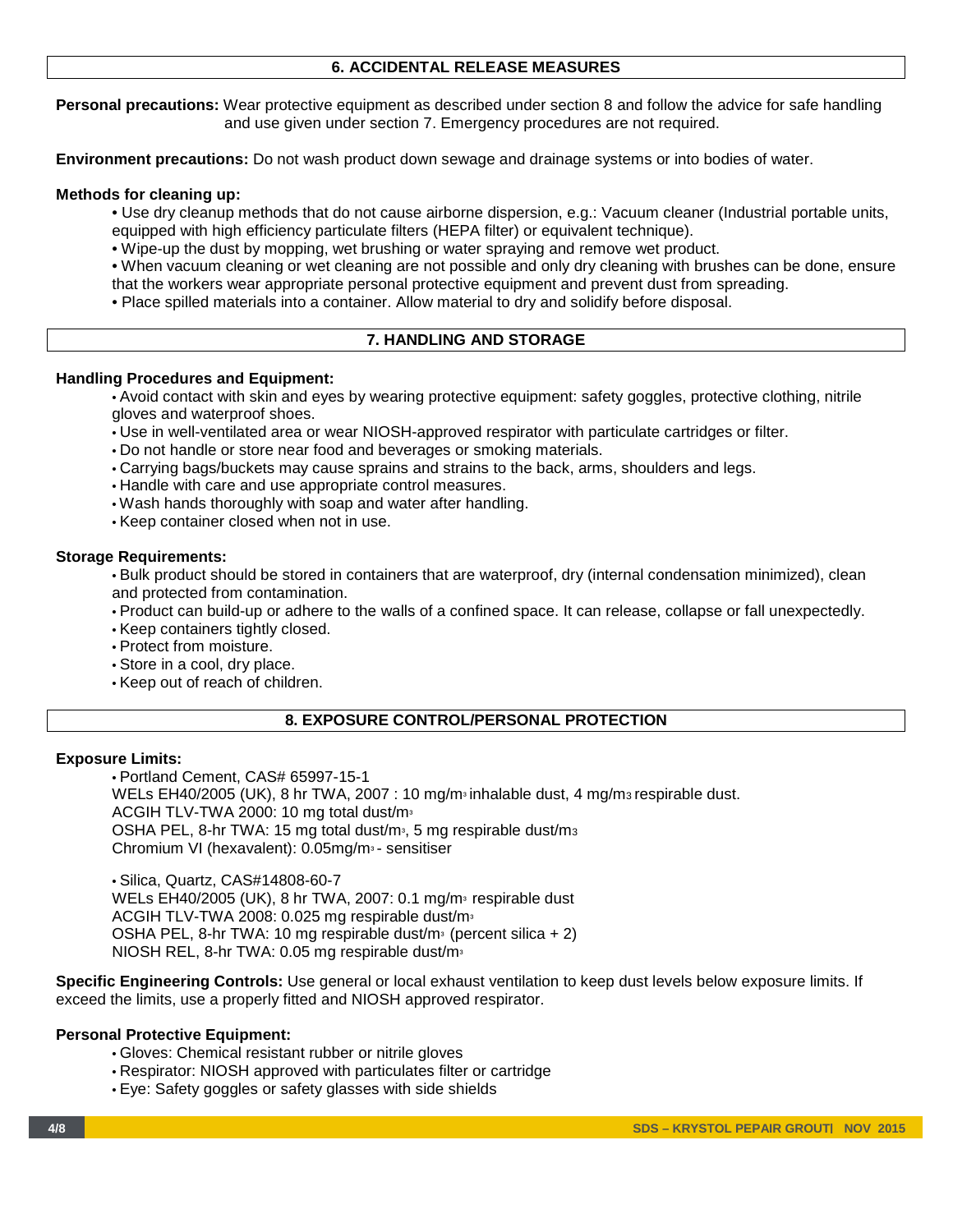• Footwear: Waterproof

• Clothing: Long sleeve and long pants to avoid skin contact

• Other: Wash thoroughly with soap and water after handling. Do not eat, drink or smoke while handling the product to avoid contact with skin or mouth.

## **9. PHYSICAL AND CHEMICAL PROPERTIES**

**Physical State:** Powder (Solid) **Odour and Appearance:** Odourless, Grey, mixture of finely divided and granules particulate. Contains polypropylene fibers. **Odour Threshold:** Not Applicable **Specific Gravity:** 2.6 – 3.0 **Vapor Density:** Not Applicable **Vapor Pressure:** Not Applicable **Evaporation Rate:** Not Applicable **Boiling Point:** Not Applicable **Melting Point:** Not Applicable **pH (in water):** 12-14 (Alkaline) **Coefficient of Water/Oil Distribution:** Not Applicable **Solubility in Water:** Slightly soluble (10-15%) **Relative bulk density:** 1.3 – 1.6 **Viscosity:** Not Applicable **VOC content:** 0 g/L, EU (w/w) 0% **Flammability:** Noncombustible **Flashpoint:** Not Applicable **Upper/Lower Flammability or Explosive Limits:** Not Applicable **Auto-ignition Temperature:** Not Applicable **Decomposition Temperature:** Not Applicable

# **10. STABILITY AND REACTIVITY**

**Chemical Stability:** Stable

**Conditions to Avoid (Stability):** Unintended contact with water or moisture, which produces caustic solutions, pH 12-14. **Incompatibility with Other Substances:** React with acids, ammonium salts, fluorine, lithium and aluminum, which may liberate Carbon Monoxide, Carbon Dioxide or Hydrogen.

**Hazardous Polymerization:** Cannot occur

**Possibility of Hazardous Reactions:** No additional remark

**Hazardous Decomposition Products:** Will not spontaneously occur. Adding water produces caustic calcium hydroxide. **Other Precautions:** When mix with water, the mixture is caustic with pH12-14 and it can get hot.

# **11. TOXICOLOGICAL INFORMATION**

**Routes of Entry:** Skin Contact, Eye Contact, Inhalation and Ingestion

## **Effects of Acute Exposure to Product:**

• May cause eyes, skin and respiratory irritation, inflammation or severe chemical burns if direct contacted by large amount of product.

- May cause skin thickening, cracking or fissuring if contacted to wet product or dry product with wet skin.
- May cause coughing, sneezing and shortness of breath if exposed in excess of occupational exposure limits.

## **Effects of Chronic Exposure to Product:**

• Multiple skin exposure over weeks or months leading to eczema or dermatitis. Content of sensitizing Cr(VI) is below 0.002% according to regulation.

- Exposure to crystalline silica may cause silicosis and serious lung disease.
- Repeated or prolonged inhalation of dust may lead to chronic respiratory irritation
- Sensitivity reactions may occur from prolonged and repeated exposure
- **Irritancy of Product:** Can be irritating to eyes, skin, and respiratory tract.

**Skin Sensitization:** Can cause caustic burns and dermatitis when wet.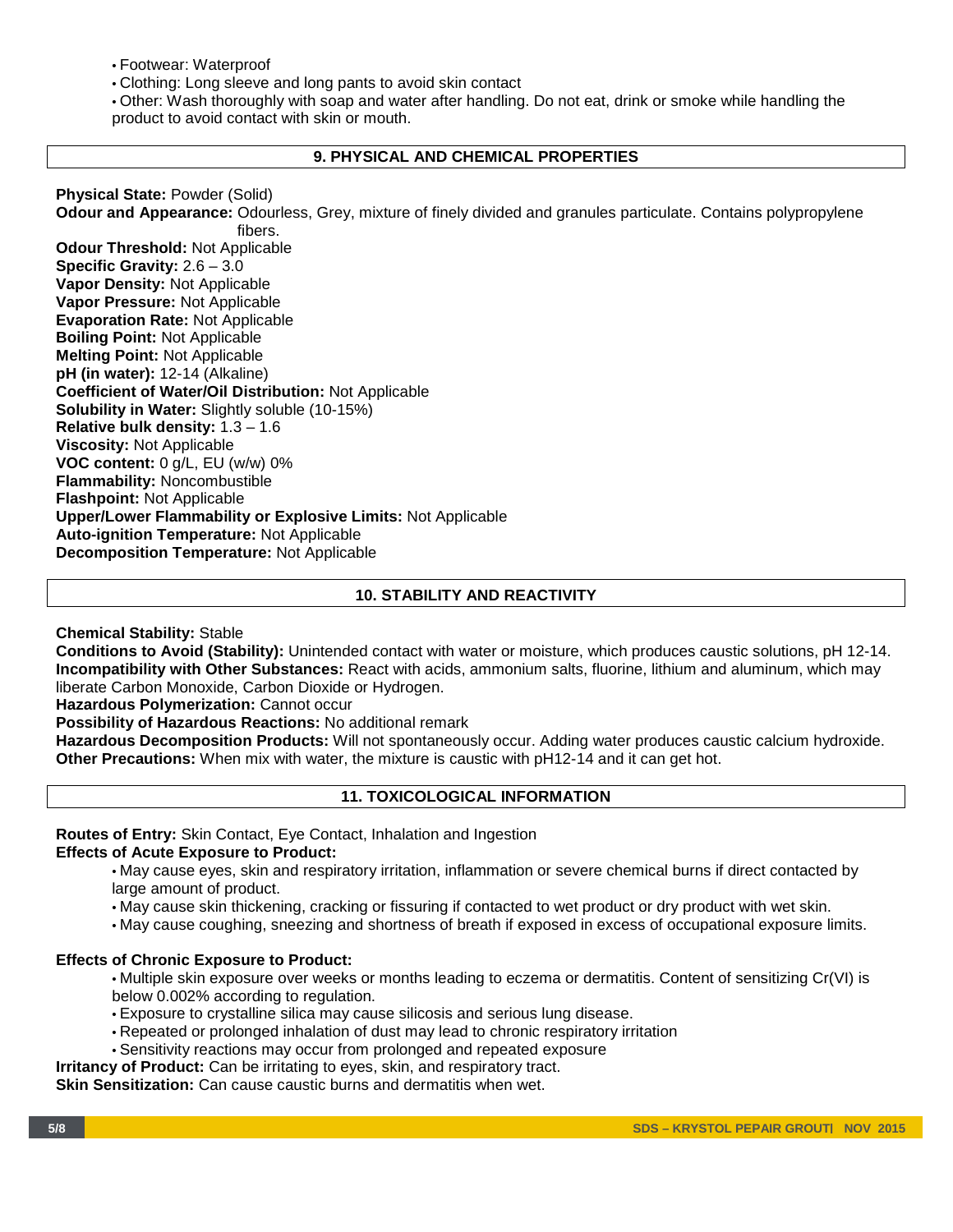**Respiratory Sensitization:** Can cause chemical burn when wet. Respirable crystalline silica can cause silicosis and serious lung disease.

## **Numerical Measures of Toxicity:** Not Available

**Carcinogenicity:** No causal association between this product exposure and cancer has been established, but Silica, Quartz (CAS# 14808-60-7), one of the ingredients is listed as carcinogen by IARC and NTP. The respirable dust is lower than 0.003% in this product. It is lower than the GHS classification concentration limit(≥0.1%), so the product is not classified as carcinogen.

• Silica, Quartz (CAS# 14808-60-7) IARC Group 1 (Carcinogenic to humans) ACGIH Group A2 (Suspected human carcinogen) NTP Known carcinogen

**Reproductive Toxicity:** Not Available **Teratogenicity:** Not Available **Mutagenicity:** Not Available **Embryotoxicity:** Not Available **Name of Synergistic Products/ Effects:** Not Available

## **12. ECOLOGICAL INFORMATION**

#### **Ecotoxicity:**

• The product is not expected to be hazardous to the environment.

• The addition of large amounts to water may, however, cause a rise in pH and may therefore be toxic to aquatic life under certain circumstances.

**Mobility:** Dry product is not volatile but might become airborne during handling operations. **Persistence and degradability/Bio accumulative potential/Results of PBT Assessment/Other adverse effects:** Not Available

## **13. DISPOSAL CONSIDERATIONS**

Always dispose of in accordance with local, provincial (state), and federal regulations.

**Unused Residue or Dry Spillage:** Pick up dry material. Possibly reuse depending upon shelf life considerations and the requirement to avoid dust exposure. In case of disposal, harden with water and dispose according to local legislation.

**Slurries:** Allow to harden, avoid entry in sewage and drainage systems or into bodies of water and dispose according to 13.3.

## **After Addition of Water and Hardened:**

- Dispose of according to local legislation. Avoid entry into the sewage water system.
- Dispose of the hardened product as concrete waste. Due to inertisation, concrete waste is not a dangerous waste.
- EWC entries: 10 13 14 (waste concrete or concrete sludge) or 17 01 01 (concrete).

## **Packaging:**

- Completely empty the packaging and recycle / dispose in accordance with local legislation.
- EWC entry: 15 01 02 (plastic packaging).

## **14. TRANSPORT INFORMATION**

**Special Shipping Information:** This product is not listed as a Hazardous Material under TDG, DOT, IMDG, IATA and ADR/RID. No special precautions are needed apart from those mentioned under Section 8.

**PIN: Not Applicable TDG (Canada):** Not regulated **IMDG:** Not regulated **DOT (U.S.):** Not regulated **IATA:** Not regulated **DOT (U.S.):** Not regulated **IATA:** Not regulated **IATA:** Not regulated **INDITIES ADR/RID:** Not regulated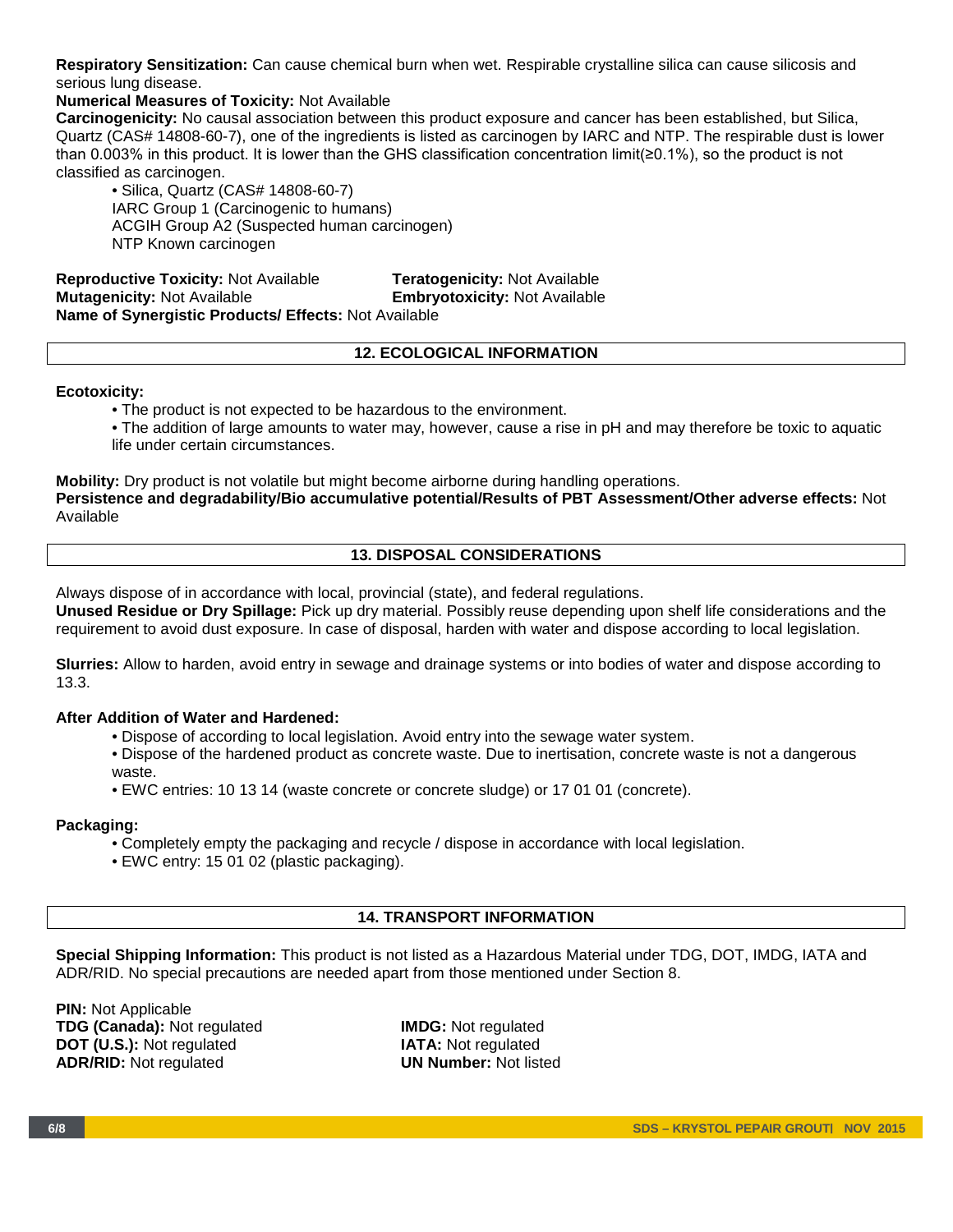This product is classified as non-Dangerous Goods

**WHMIS Classification:** D2A, toxic; E, Corrosive (when moistened)

**European Hazard Symbol**: C, Corrosive (when moistened); T, Toxic; Xi, Irritant

## **Globally Harmonized System (GHS) Classification:**

Acute Toxicity Category 4; Skin Corrosion/Irritation Category 1 (when moistened)

**HMIS:** Health \*2; Flammability 0; Physical Hazard 1.

- **OSHA:** This product is considered a hazardous chemical. It is recommended to follow "Safety and Health Program Management Guidelines" by OSHA.
- **TSCA:** This product is exempted from TSCA because it is defined as a mixture.
- **SARA:** This product is considered a hazardous chemical and has a delayed health hazard under section 311 and 312 of the Emergency Planning and Community Right to Know Act (EPCRA) of 1986. This product does not contain any ingredients regulated under Section 313 of the EPCRA, 1986 or 40 CFR 372.

## **U.S. State Regulations:**

- New Jersey Workplace Hazard
- Pennsylvania Workplace Hazard
- California Proposition 65
- Massachusetts Hazardous Substance

## **This product has been classified in accordance with the hazard criteria of the Controlled Products Regulations (CPR) and the SDS contains all of the information required by the CPR.**

# **16. OTHER INFORMATION**

## **Abbreviations:**

| ACGIH         | American Conference of Governmental Industrial Hygienists                                                                       |
|---------------|---------------------------------------------------------------------------------------------------------------------------------|
| ADR/RID       | Agreement on the Transport of Dangerous Goods by Road/ Regulations on the International Transport of<br>Dangerous Goods by Rail |
| CAS#          | <b>Chemical Abstract Service number</b>                                                                                         |
| <b>CPR</b>    | <b>Controlled Products Regulations</b>                                                                                          |
| <b>DOT</b>    | U.S. Department of Transportation                                                                                               |
| <b>EINECS</b> | European Inventory of Existing Commercial Chemical Substances                                                                   |
| <b>EPCRA</b>  | Emergency Planning and Community Right to Know Act                                                                              |
| <b>EWC</b>    | European Waste Catalogue                                                                                                        |
| GHS           | Globally Harmonized System                                                                                                      |
| <b>HMIS</b>   | Hazardous Materials Identification System                                                                                       |
| <b>IARC</b>   | International Agency for Research on Cancer                                                                                     |
| IATA          | International Air Transport Association                                                                                         |
| <b>IMDG</b>   | <b>International Maritime Dangerous Goods</b>                                                                                   |
| <b>LC50</b>   | <b>Lethal Concentration</b>                                                                                                     |
| LD50          | Lethal Dose                                                                                                                     |
| <b>NIOSH</b>  | National Institute for Occupational Safety and Health                                                                           |
| <b>NTP</b>    | National Toxicology Program                                                                                                     |
| <b>OSHA</b>   | Occupational Safety and Health Administration                                                                                   |
| PEL.          | Permissible Exposure Limit                                                                                                      |
| <b>SARA</b>   | Superfund Amendments and Reauthorization Act                                                                                    |
| TDG.          | <b>Transportation of Dangerous Goods</b>                                                                                        |
| <b>TLV</b>    | <b>Threshold Limit Value</b>                                                                                                    |
| <b>TSCA</b>   | <b>Toxic Substance Control Act</b>                                                                                              |
| <b>TWA</b>    | Time Weighted Average (8 hour)                                                                                                  |
| WELs          | <b>Workplace Exposure Limits</b>                                                                                                |
| WHMIS         | Workplace Hazardous Materials Information System                                                                                |
|               |                                                                                                                                 |

## **Hazard Statements in Full**

H314 Causes severe skin burns and eye damage